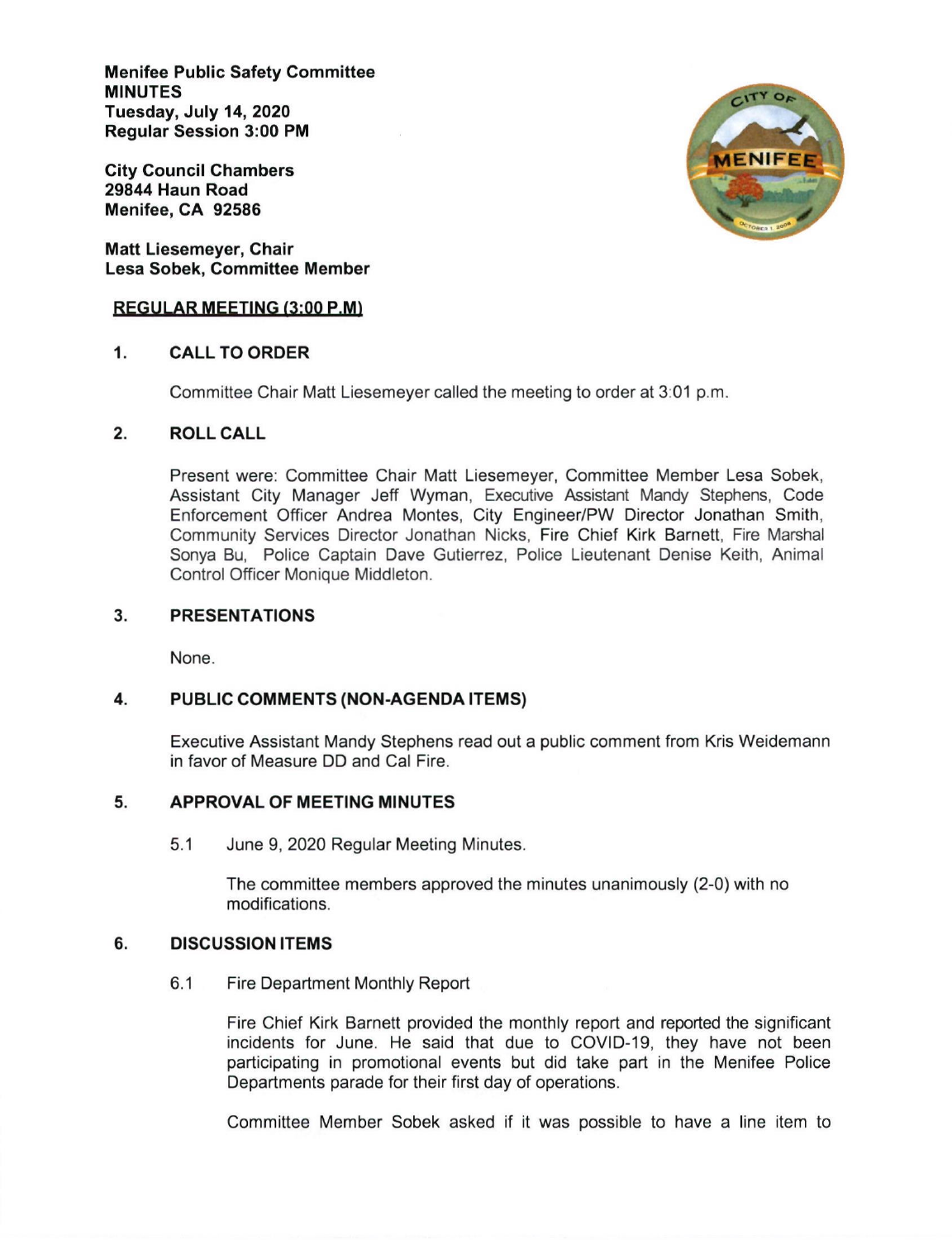discuss COVID-19 related events. Fire Chief Barnett said they could only report general numbers and could not report information in terms of location and specific details as it is protected information. He said he would look into gathering information.

#### 6.2 Office of the Fire Marshall Report

Fire Marshal Sonya Bu provided the monthly report and highlighted that from Riverside County Fire, City of Menifee had the highest number of inspections for the year amongst all the contract cities.

6.3 Menifee Police Department Staff Report

Police Captain Dave Gutierrez provided a report of the department's first full month of service. He stated that during July  $4<sup>th</sup>$ , the department had received 155 calls for fireworks. ln the first seven days of operation, there had been 15 arrests made.

Committee Member Sobek thanked Lieutenant Denise Keith for an upcoming Zoom event she would be attending to speak at Lake Menifee Women's Club. Committee Member Liesemeyer commented that he had noticed people have been retraining themselves in terms of driving more carefully and not being on their phones as a result of increased police presence.

6.4 Code Enforcement Monthly Staff Report

Code Enforcement Officer Andrea Montes attended the meeting in place of Sergeant Raul Perez. She provided the monthly report and stated that Code Enforcement had been doing compliance checks with businesses for COVID-19. They are continuing to issue citations for weed abatement and focusing on the illegal dumping at the Vons shopping center.

6.5 Animal Control Monthly Report

Animal Control Office Monique Middleton provided the monthly report and stated that Animal Friends of the Valley had taken over animal sheltering from July 1,2020. She said that during this time, animal adoption rates did not drop. The return to owner rate had increased, in 14 days they had returned eight pets to their owners, whereas the previous organization, San Jacinto Animal Shelter would average two pets a month being returned to owners. Committee Member Sobek commented that she would like to visit the facility when COVID-1g restrictions are lifted.

6.6 Public Works/Engineering Report

City Engineer/Public Works Director Jonathan Smith provided the monthly report and noted that nine traffic signals were under construction and they would be completed by October 2020. He also said that his department was working with